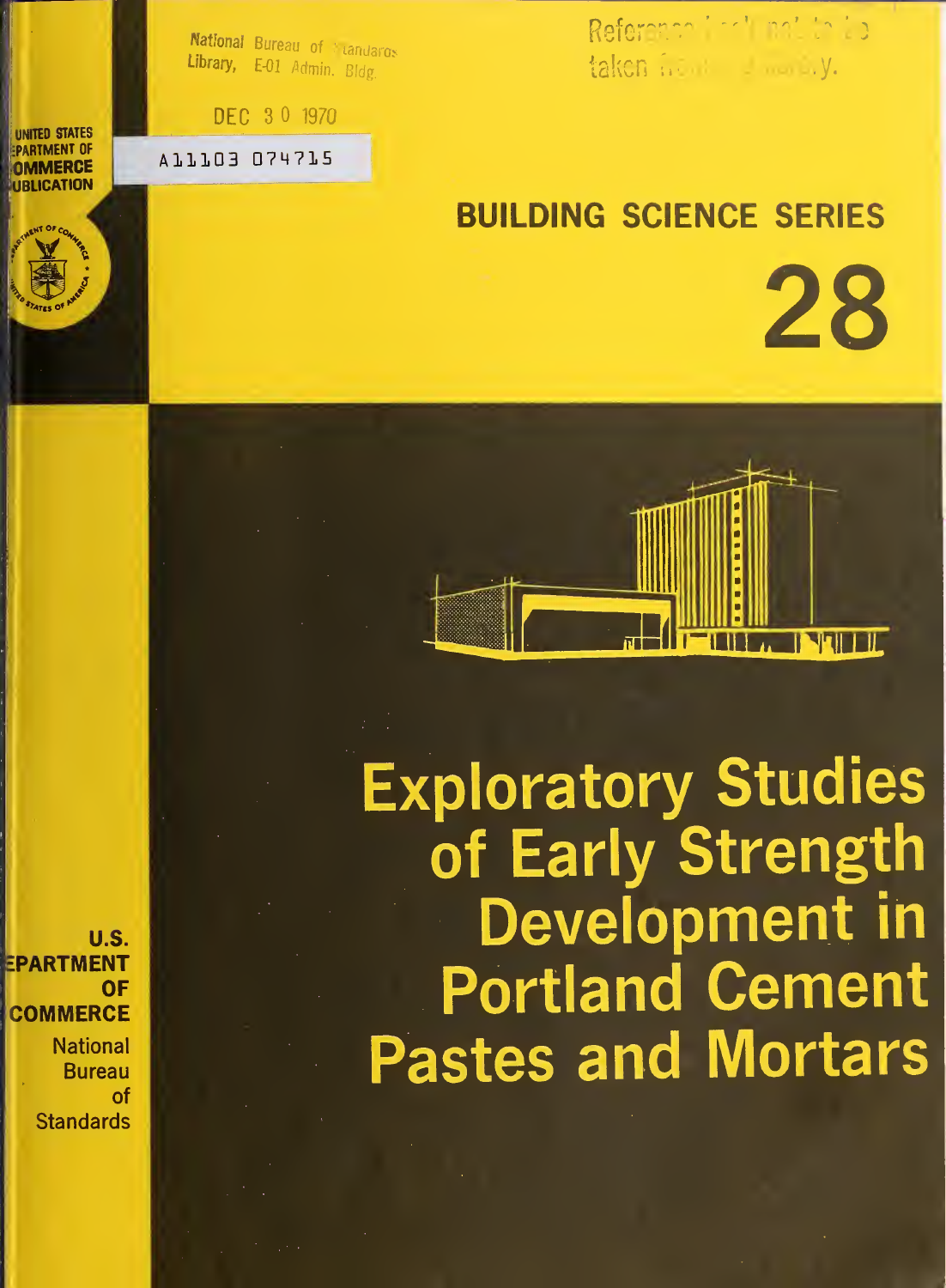#### Announcing—The Building Science Series

The "Building Science Series" disseminates technical information developed at the Bureau on building materials, components, systems, and whole structures. The series presents research results, test methods, and performance criteria related to the structural and environmental functions and the durability and safety characteristics of building elements and systems.

These publications, similar in style and content to the NBS Building Materials and Structure Reports (1938-59), are directed toward the manufacturing, design, and construction seg ments of the building industry, standards organizations, officials responsible for building codes, and scientists and engineers concerned with the properties of building materials.

The material for this series originates principally in the Building Research Division of the NBS Institute for Applied Technology. Published or in preparation are:

- BSSO. Building Research at the National Bureau of Standards. (In press)
- BSSl. Performance of Buildings—Concept and Measurement. Man and His Shelter (\$2.75)
- BSS2. Interrelations Between Cement and Concrete Properties: Part 1, Materials and Techniques, Water Requirements and Trace Elements. 35 cents
- BSS3. Doors as Barriers to Fire and Smoke. 15 cents
- BSS4. Weather Resistance of Porcelam Enamels: Effect of Exposure Site and Other Variables After Seven Years. 20 cents
- BSS5. Interrelations Between Cement and Concrete Properties : Part 2, Sulfate Expansion, Heat of Hydration, and Autoclave Expansion. 35 cents
- BSS6. Some Properties of the Calcium Aluminoferrite Hydrates. 20 cents BSS7. Organic Coatings. Properties, Selection, and Use. \$2.50
- BSS7. Organic Coatings. Properties, Selection, and Use. \$2.50<br>BSS8. Interrelations Between Cement and Concrete Properti
- Interrelations Between Cement and Concrete Properties: Part 3, Compressive Strength of Portland Cement Test Mortars and Steam-Cured Mortars. 55 cents
- BSS9. Thermal-Shock Resistance for Built-Up Membranes. 20 cents
- BSSIO. Field Burnout Tests of Apartment Dwelling Units. 25 cents
- BSSll. Fire Resistance of Steel Deck Floor Assemblies. 25 cents
- BSSl 2. Performance of Square-Edged Orfices and Orfice-Target Combinations as Air Mixers. 15 cents
- BSS13. Shrinkage and Creep in Prestressed Concrete. 15 cents
- BSSl 4. Experimental Determination of Eccentricity of Floor Loads Applied to a Bearing Wall. 15 cents
- BSS15. Interrelations Between Cement and Concrete Properties: Part 4, Shrinkage of Hardened Portland Cement Pastes. 75 cents
- BSS16. Techniques for the Survey and Evaluation of Live Floor Loads and Fire Loads in Modern Office Buildings. 40 cents
- BSS17. Causes of Variation in Chemical Analyses and Physical Tests of Portland Cement. 40 cents<br>BSS18. Smoke and Gases Produced by Burning Aircraft Interior Materials. 35 cents
- 
- BSS19. A Study of the Variables Involved in the Saturating of Roofing Felts. 30 cents
- BSS20. Proceedings of a Seminar on the Durability of Insulating Glass. 75 cents
- BSS21. Algorithms for Psychrometric Calculations. 55 cents
- BSS22. Investigation of Performance Characteristics for Sanitary Plumbing Fixtures. 70 cents
- BSS23. Hail Resistance of Roofing Products. 25 cents
- BSS24. Natural Weathering of Mineral Stabilized Asphalt Coatings on Organic Felt. 30 cents
- BSS25. Structural Performance Test of a Building System. \$1.25
- BSS26. Radiation Errors in Air Ducts Under Nonisothermal Conditions Using Thermo- $\lambda$  couples, Thermistors, and a Resistance Thermometer. 25 cents
- BSS27. Performance of Louvered Devices as Air Mixers. 30 cents
- BSS28. Exploratory Studies of Early Strength Development in Portland Cement Pastes and Mortars. (This publication)
- BSS29. <sup>1964</sup> Exposure Test of Porcelain Enamels on Aluminum—Three Year Inspec tion. 25 cents
- BSS30. Proceedings of Technical Meeting Concerning Wind Loads on Buildings and <sup>|</sup> Structures. (In press)
- BSS31. Flexural Behavior of Prestressed Concrete Composite Tee-Beams. (In press)

Send orders with remittance to: Superintendent of Documents, U.S. Government Printing Office, Washington, D.C. Remittances from foreign countries should include an additional one-fourth of the purchase price for postage. [See mailing list announcement on last page.]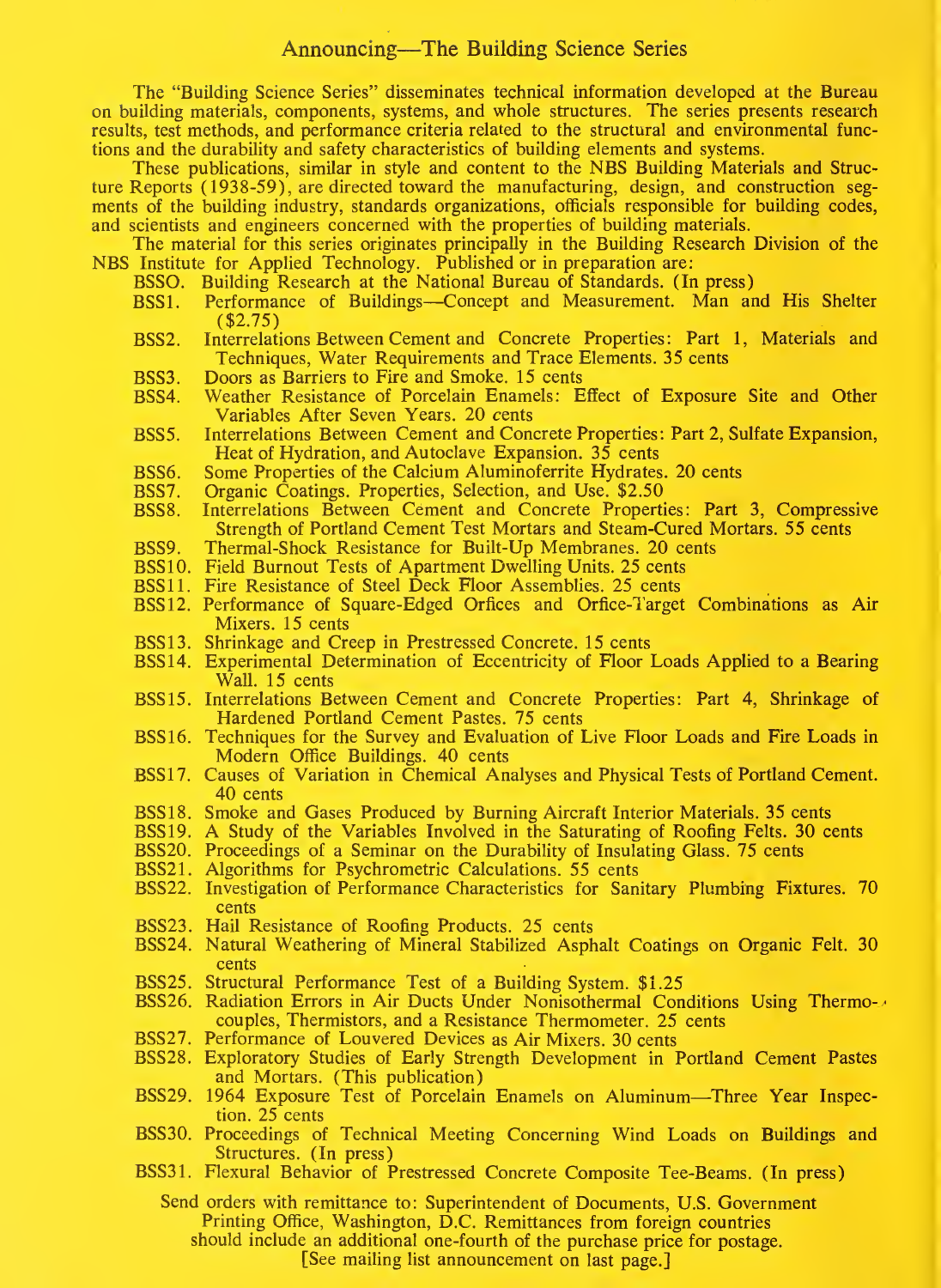# Exploratory Studies of Early Strength Development In Portland Cement Pastes and Mortars

#### R. L. Blaine and L. A. Tomes

Building Research Division Institute for Applied Technology National Bureau of Standards Washington, D. C. 20234



## Building Science Series 28

Nat. Bur. Stand. (U.S.), Bldg. Sci. Ser. 28, <sup>14</sup> pages (July 1970) CODEN: BSSNB

Issued July 1970

For sale by the Superintendent of Documents, U.S. Government Printing Office Washington, D. C. <sup>20402</sup> (Order by SD Catalog No. <sup>C</sup> 13.29/2:28) Price <sup>25</sup> cents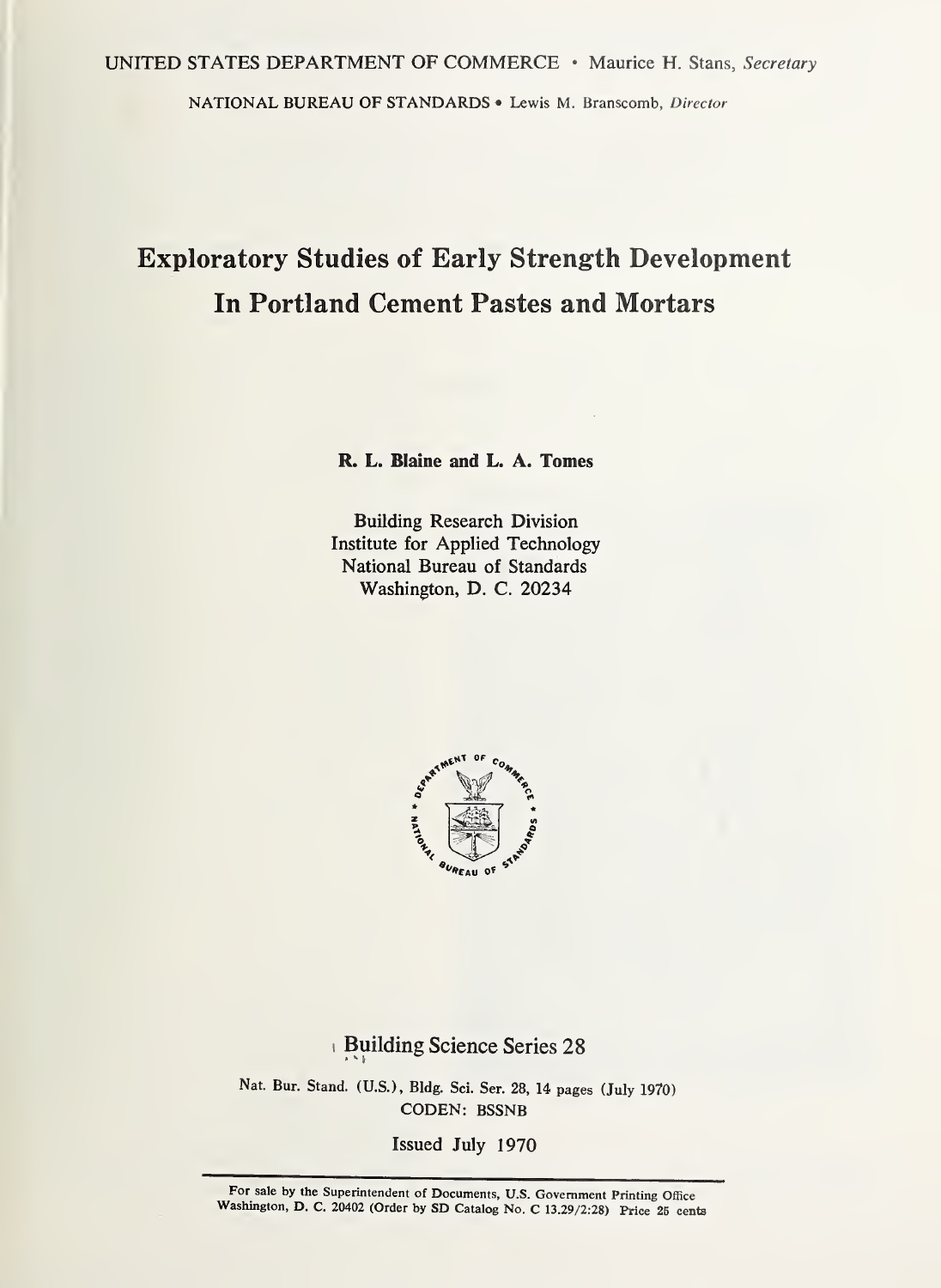NATIONAL BUREAU OF STANDARDS

 $\hat{\boldsymbol{\theta}}$ 

SEP 1 <sup>2</sup> 1971  $\mathcal{O}$ 

# **Contents**

|  | Page |
|--|------|
|  |      |
|  |      |
|  |      |
|  |      |
|  |      |
|  |      |
|  |      |
|  |      |
|  |      |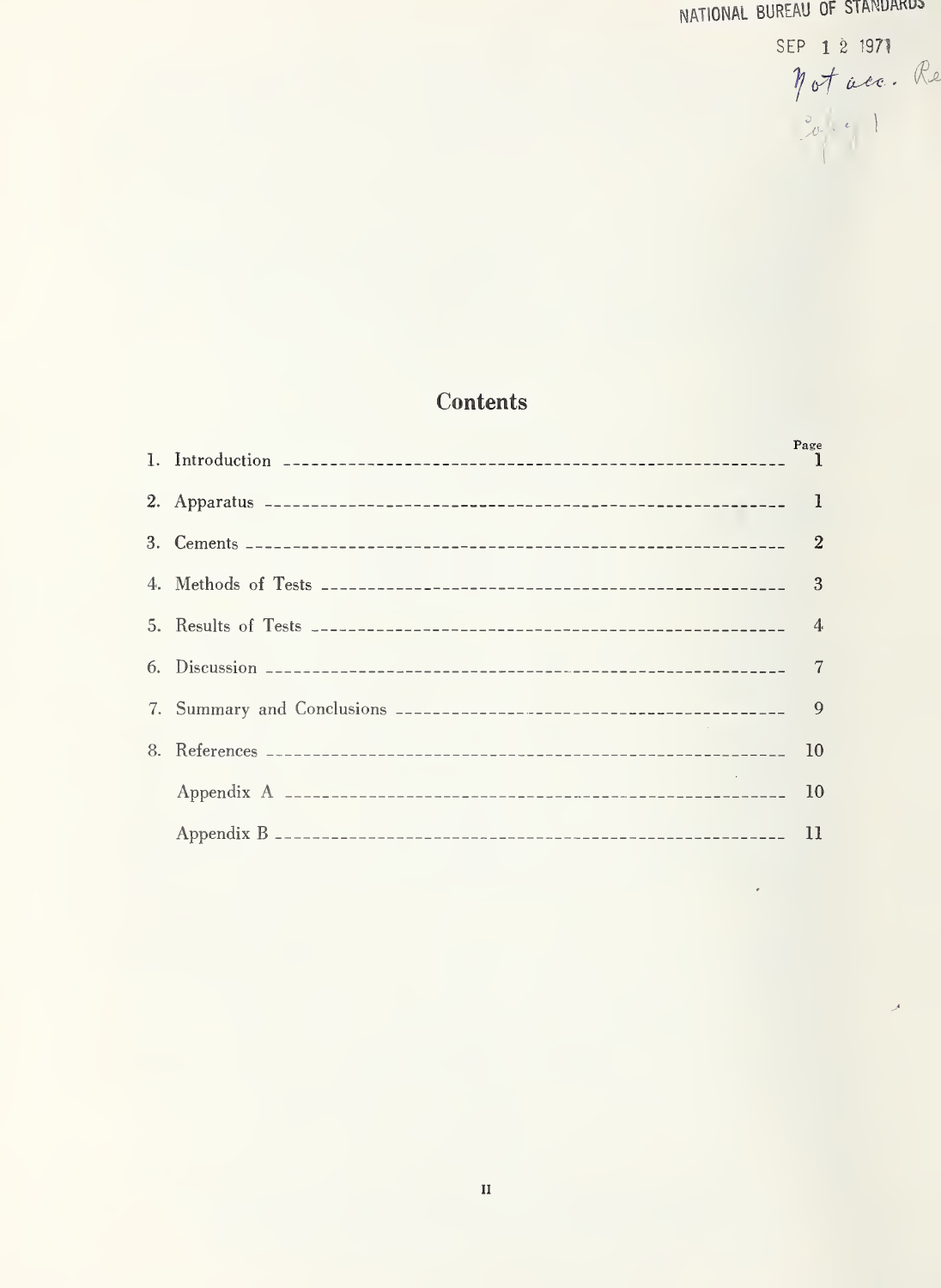## Exploratory Studies of Early Strength Development In Portland Cement Pastes and Mortars

### R. L. Blaine\* and L. A. Tomes\*

A modified vane-shear apparatus was used to measure the shear resistance of neat cement pastes of normal consistency and 1:2.75 (cement to sand) mortars of standard consistency, and to measure the increase in shear resistance with time as the cements hardened. The hardening process appeared to occur in three stages. The rate of increase of shear resistance as well as the duration of the different phases differed with the different cements. The results were analyzed in terms of the various theories proposed to explain the hardening of cements.

Key words: Cement; cement mortar; cement paste; early strength; false set; hardening of cement; hydration; shear resistance; theory of cement hardening; time of set; vane-shear apparatus.

#### 1. Introduction

There is extensive literature dealing with the early hydration reactions of portland cements and the de velopment of structure which causes stiffening and hardening [1-6]. The plasticity as well as the rate of stiffening and hardening of cement pastes, mortars, and concretes are of great importance in the construction industry. The rheology of freshly mixed cementwater pastes, mortars, and concretes have been studied by various means, using viscometers [7], shear apparatus [8], penetrometers [9] as well as pull-out pins [10], soniscope [11], and other devices. A discussion of the various methods was presented by Kelly [12] and the reactions involved have been reviewed by Steinour [13] and more recently by Kondo and Ueda [6]. The Vicat and Gillmore needles are also used for determining time of set, that is, the time at which the neat cement pastes have attained strength adequate to prevent a penetration of the Gillmore needles or a limited penetration of the Vicat needle.

It has been stated [3] that "Published information on the viscosity or consistency of cement pastes during the early period of hydration is scanty, however, and somewhat lacking in agreement . . .". One of the problems has been the lack of apparatus sensitive enough to measure small differences in rheological properties but with a sufficient range to evaluate any strength from the time of mixing to the time of hardening. The present exploratory studies are reported at this time to indicate the application of a modified vane-shear apparatus in obtaining information on changes of rheological properties and apparent de velopment of structure of cement pastes and mortars during the first two to three hours after mixing.

The vane-shear apparatus has been used in measuring the rheological properties of soils and many articles have been published with respect to its use [14-18]. These articles also give reference to many other publications in the field. One of the problems associated with its use has been the fact that the soil sample is disturbed when the vane is inserted. This would also happen if the vane were inserted in hardening cement paste. It was therefore necessary to modify the apparatus and techniques for use in studying the early hardening of cement pastes and mortars as indi cated in the following sections and in the appendix A.

#### 2. Apparatus

The commercially available vane-shear apparatus as modified is shown in figure 1. The vanes are placed in the freshly mixed mortar. The torque is applied by means of a helical spring through a couple of universal joints and a sheet of polytetrafluoroethylene is used as a base plate to minimize the friction be-



FicURE 1. Vane-shear apparatus and extra springs.

<sup>&</sup>lt;sup>1</sup> Figures in brackets refer to the literature references on page Deceased. Both formerly associated with the Building Research Division, Institute for Applied Technology, National Bureau of Standards, Washington, D.C. 20234.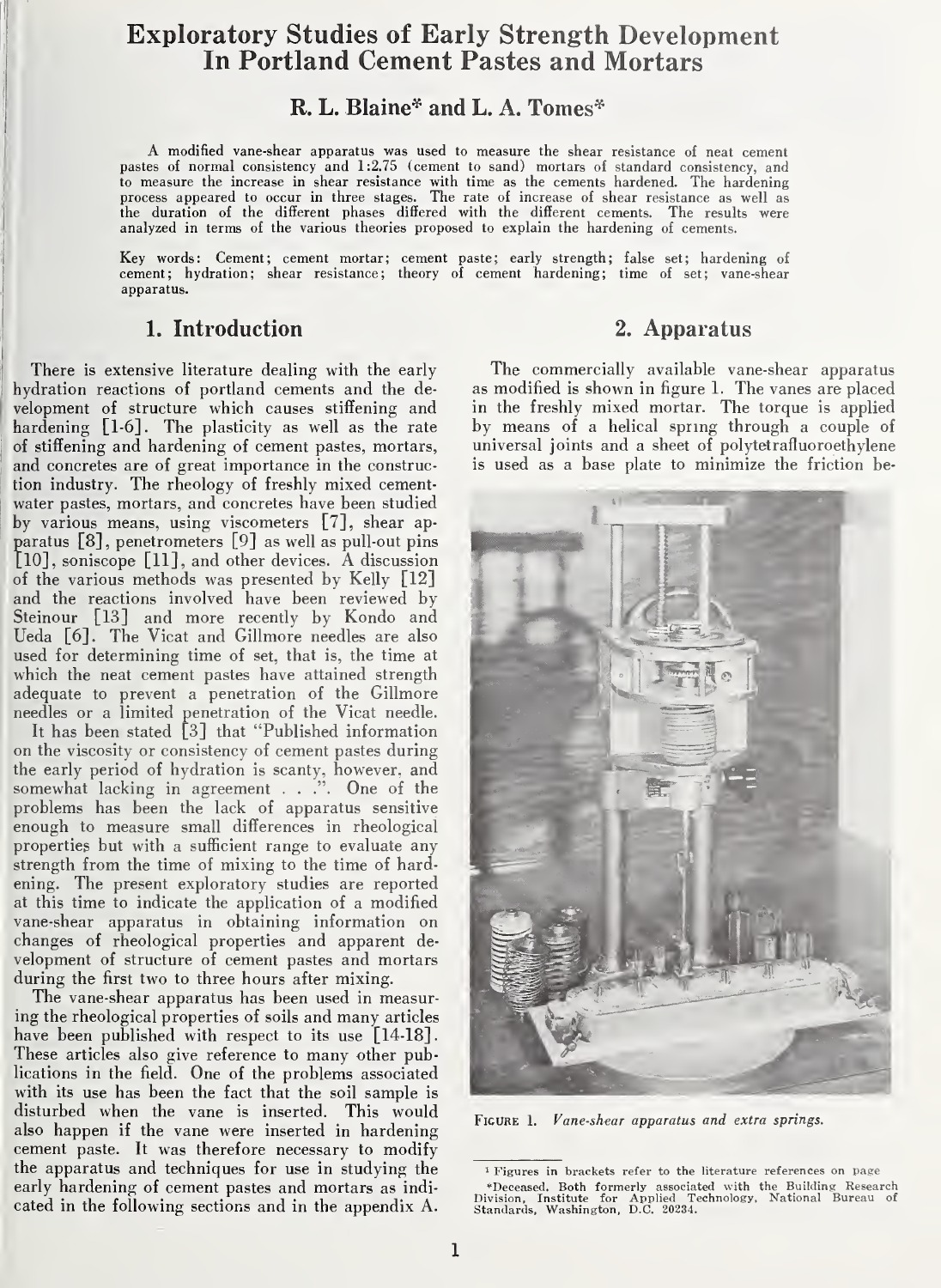tween the vane and base. It was also necessary to make a spring with about a tenth the strength of the weakest spring which came with the apparatus in order to make measurements on the plastic mortars.

Linkage between the shear apparatus and the vanes is indicated in figure 2 and described in appendix A.



FIGURE 2a. Vanes and linkage between shear apparatus and vanes.



FIGURE 2b. Calibration of springs in shear apparatus.<sup>1</sup>

The springs were calibrated using a cord attached to a horizontal rod 10 cm from the center of the spring, (see appendix B and Figure 2b) The cord passed over a' pulley to a balance cradle and pan and a series of weights were placed on the pan noting the number of degrees of rotation required to bring the spring and weights to equilibrium. Plots of the rotation values versus the weights resulted in straight lines passing through the origin with each of the springs. The constants for the springs used in this study were calculated in terms of the grams per de gree rotation at <sup>1</sup> cm radius. The weakest spring had a value of 1.91 g/deg rotation, the second spring 21.4  $g/\text{deg}$  and the strongest spring 44.9 g/deg.

The vanes were made of 1.6 mm steel sheets bent at right angles and silver soldered together as indicated in figure 2. They were then machined to size  $\pm 0.05$ mm and the side edges and bottom edges beveled (see figure 2a) to relieve any friction between the edges and mortar or paste when the vane was rotated. Vanes were made having a width or diameter of 1, and 2 cm. The <sup>1</sup> cm vanes were made for use in <sup>a</sup> 2.5 cm-deep mold\* and the 2 cm vanes for use in a 4  $\parallel$ cm-deep mold.\*\* The lengths of the vanes were about <sup>1</sup> cm greater than the depth of the respective molds.

The equation used to compute the shear values was as follows:

$$
S = \frac{\text{degrees rotation } \times \text{spring constant}}{\pi (D H r)}
$$

where  $S =$  shear resistance

 $\pi = \pi = 3.1416$ 

 $D =$  width of vane or diameter<br> $H =$  depth of vane in mortar or paste

 $r$  = radius of vane.

This does not take into account any end effect. If effect of the bottom of the vane is included, the equation would be as follows:

$$
S = \frac{\text{degrees rotation} \times \text{spring constant}}{\pi (D H r + \frac{D^2}{4} \cdot \frac{1}{3} D)}
$$

If the depth in mortar and paste is constant and only one size vane used, the shear equals a constant times the degrees of rotation. The constants used with the different springs would be different depending on their calibration factor.

#### 3. Cements

Tests were made on six portland cements which had previously been used in the Cement and Concrete Reference Laboratory (CCRL) interlaboratory refer ence sample program. These included two type <sup>I</sup> (CCRL Nos.  $3 \& 4$ ), two type IA (CCRL Nos.  $5 \& 6$ ), and two type III (CCRL Nos. 9 & 10) cements. The chemical composition and results of some of the

ASTM Designation C190, Tensile Strength of Hydraulic Cement Mortars.<br>\*\* ASTM Designation C348, Flexural Strength of Hydraulic<br>Cement Mortars.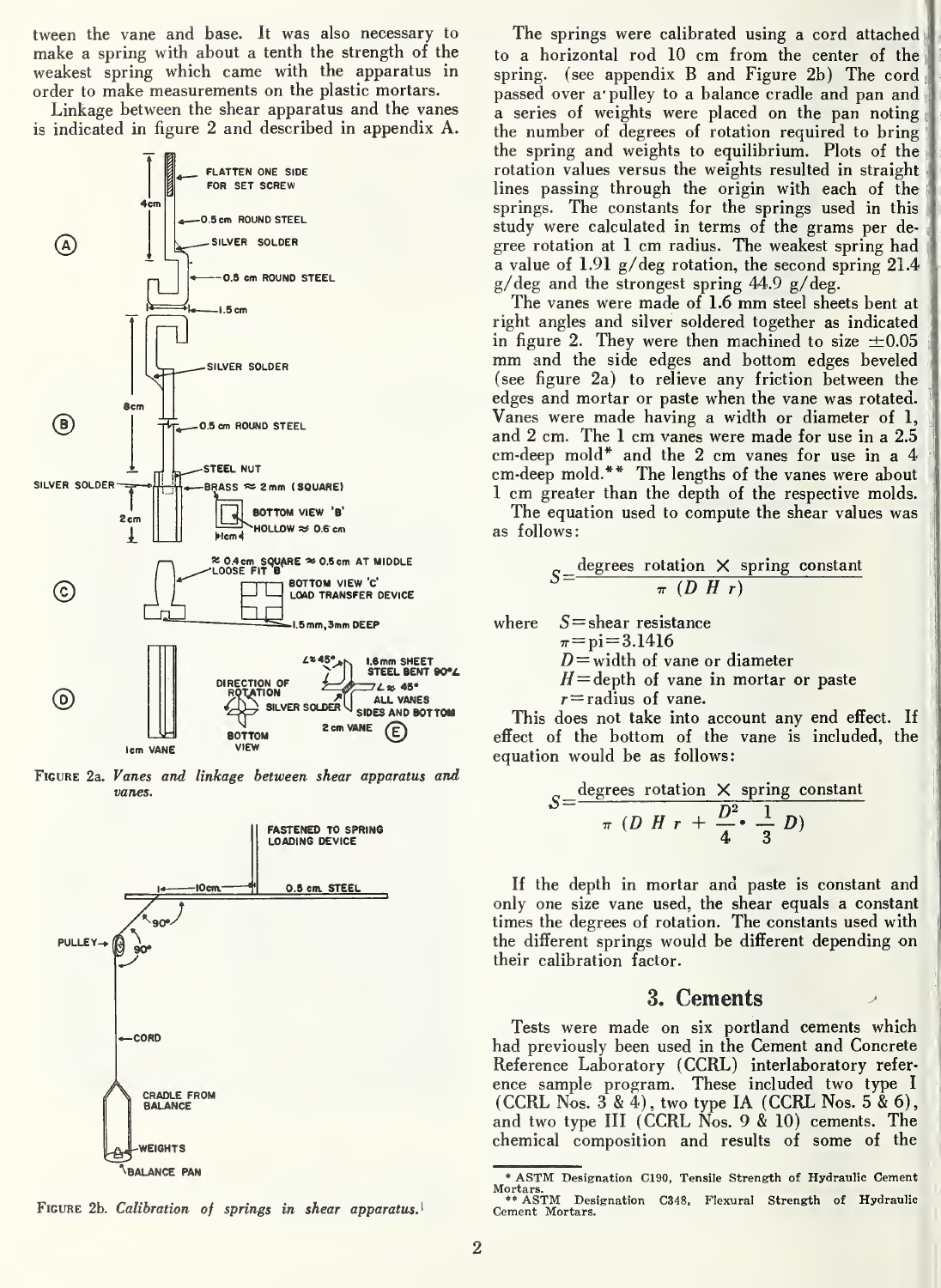physical tests as determined in Cement and Concrete Reference Laboratory interlaboratory tests are pre sented in table 1. These values are the averages of values reported by all laboratories after outlying re sults from a few laboratories had been eliminated. There were 85 to 145 laboratories reporting chemical results and 104 to 162 laboratories reporting physical results. The estimated standard deviations of the time of set values determined by the different laboratories ranged from 14 to 28 min for Vicat time of set, from 22 to 36 min for Gillmore initial set and from 44 to 56 min for Gillmore final set.

#### 4. Methods of Tests

A number of preliminary tests were made using the different sized vanes in different molds before adopting the techniques presented in this report. Further information about the preliminary tests will be pre sented in the discussion.

Tests were made on neat cement pastes mixed in a mechanical mixer in accordance with specification ASTM Designation  $C305-65$  except that 1400 g of cement were used. The percentage water was that given in table 1. After mixing, a scoop of paste was placed in each of 3 molds of a 3-gang briquet mold and this was then vibrated sufficiently to cause the paste to flow to the edges,—about <sup>5</sup> to <sup>10</sup> s. The ex cess paste was cut off,^—the mold trowelled once and then cut off with a sharp trowel using a sawing motion. One of the <sup>1</sup> cm vanes was placed in each half of the briquet at about the center of the broadest dimensions making six vanes for each mold. The mold with paste and vanes was then given 2 or 3

Table 1. Average values for chemical analyses and physical tests reported for Cement and Concrete Reference Laboratory interlaboratory tests on six cements

| Cement No.                                                                             | 3             | 4                        | 5     | 6                 | 9             | 10     |
|----------------------------------------------------------------------------------------|---------------|--------------------------|-------|-------------------|---------------|--------|
| SiO <sub>2</sub> $%$                                                                   | $\pmb{20.52}$ | $21.31\,$                | 20.21 | 21.68             | 20.14         | 20.09  |
| $\mathrm{Al}_2\mathrm{O}_3$ %                                                          | 5.05          | 4.49                     | 6.12  | 5.51              | 4.84          | 5.42   |
| $Fe2O3$ %                                                                              | 2.96          | 2.89                     | 2.17  | 2.34              | $2.26\,$      | 2.43   |
| CaO $%$                                                                                | 62.79         | 63.11                    | 63.61 | 63.42             | 62.89         | 65.46  |
| MgO %                                                                                  | 4.23          | 4.33                     | 2.77  | 2.35              | 3.90          | 1.66   |
| $SO_3$ %                                                                               | 2.42          | 2.29                     | 2.65  | 2.81              | 3.52          | 3.12   |
| Loss $%$                                                                               | 1.14          | 0.83                     | 1.15  | 1.00              | 1.76          | 1.06   |
| Insol %                                                                                | 0.19          | 0.15                     | 0.15  | 0.22              | 0.33          | 0.13   |
| $Na2O$ %                                                                               | .13           | .19                      | .35   | .31               | .19           | .15    |
| $K2O$ %                                                                                | .82           | .64                      | .96   | .79               | .57           | .63    |
| Normal consistency, H <sub>2</sub> O %                                                 | 24.0          | 25.62                    | 25.49 | 25.57             | $\pmb{28.53}$ | 26.87  |
| Vicat time of set, min                                                                 | 147           | 207                      | 123   | 103               | 155           | $77\,$ |
| Gillmore initial set, min                                                              | 177           | 223                      | 158   | 145               | 196           | 120    |
| Gillmore final set, min                                                                | 300           | 335                      | 283   | 270               | 316           | 221    |
| Air content, 1:4 mortar, %                                                             | 9.6           | $\bf 8.8$                | 18.6  | 18.3              | 10.0          | 10.8   |
| $H_2O$ , 1:2.75 mortar, %                                                              | 46.6          | 47.0                     | 45.2  | 45.5              | 50.0          | 47.8   |
| Comp str, ld psi                                                                       |               |                          |       | $\hspace{0.05cm}$ | 3318          | 3590   |
| Comp str, 3d psi                                                                       | 3060          | 3310                     | 2913  | 2665              | 5041          | 5058   |
| Comp str, 7d psi                                                                       | 3990          | 4320                     | 3615  | 3504              | ---           |        |
| Fineness (air perm), $cm^2/g$                                                          | 3379          | 3537                     | 3358  | 3782              | 5784          | 4857   |
| $C_3A$ (3CaO • Al <sub>2</sub> O <sub>3</sub> ), %*                                    | 8             | $\overline{\mathcal{L}}$ | 13    | 11                | 9             | $10\,$ |
| $C_3S$ (3CaO • SiO <sub>2</sub> ), %*                                                  | 55            | 54                       | 55    | 45                | 57            | 65     |
| $C_3S$ (2CaO • SiO <sub>2</sub> ), %*                                                  | 18            | 20                       | 17    | ${\bf 28}$        | 15            | 9      |
| $C_4$ AF (4CaO • AL <sub>2</sub> O <sub>3</sub> • Fe <sub>2</sub> O <sub>3</sub> ), %* | 9             | 9                        | 7     | 7                 | $\sqrt{7}$    | 7      |

Potential compound composition calculated from average values reported.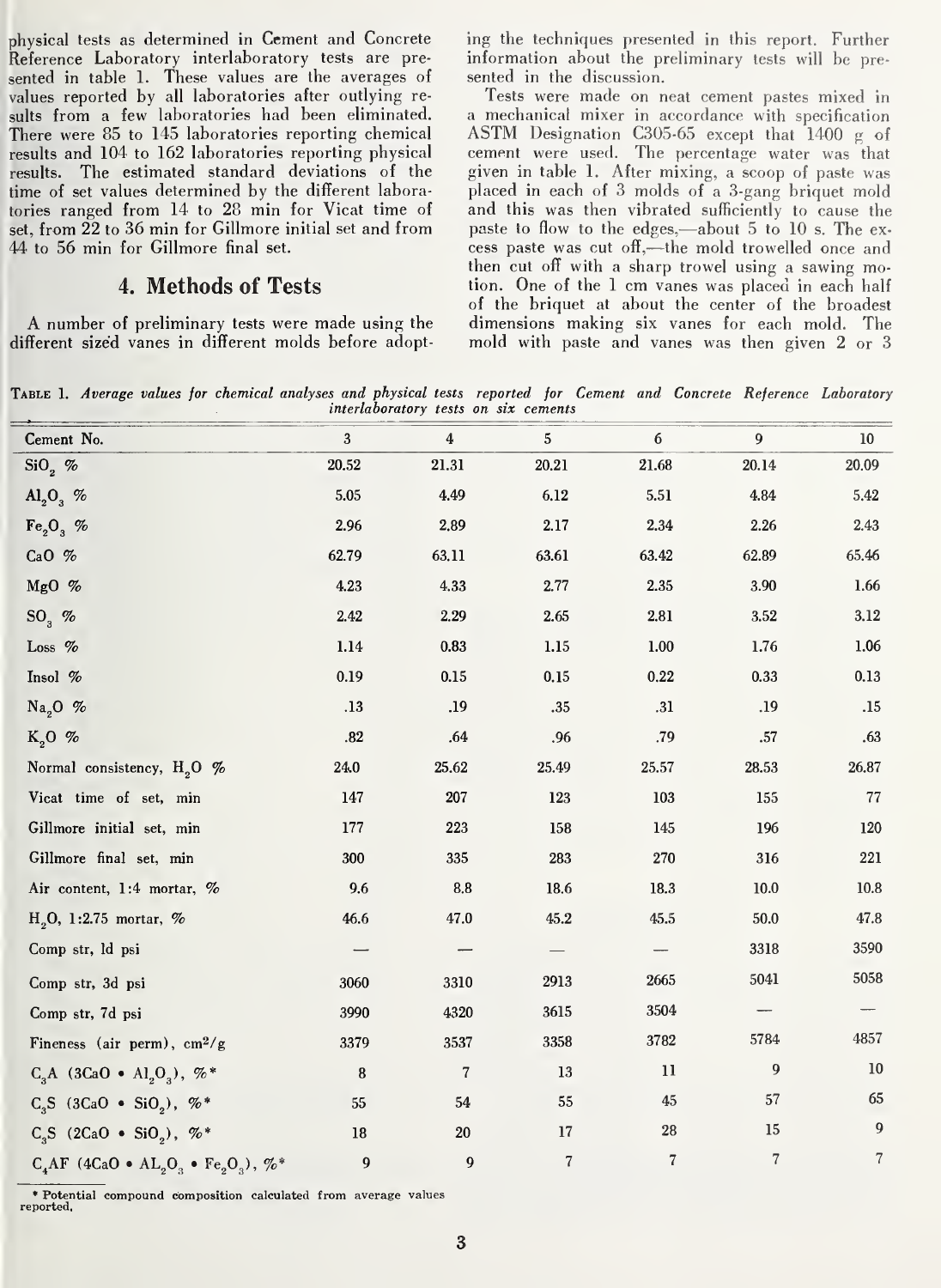short "bursts" of vibration (1 to 2 s) to settle the paste back around the vanes. The molds and vanes were then covered with a thin transparent plastic sheet. Four 3-gang molds were filled as rapidly as possible. This usually required about 6 to 7 min.

In vibrating the molds, a vibrator table with frequency of 60 Hz was used with an amplitude of 0.4 mm. The molds were held on the vibrating table by hand—i.e. no clamps were used, hence the amplitude of vibration of the mold was less than that noted on the dial indicator. A minimum of vibration was used in order to avoid as much as possible the bleeding and segregation that may occur with excessive vibration.

The shear tests were normally started at 10 min after making the first specimen. In making the shear test, the load-transfer device was placed on top of a vane and universal joints and spring section lowered onto the load-transfer device. Torque was then ap plied to the spring by means of <sup>a</sup> worm gear and the number of degrees of rotation required to cause a shear failure (that is the maximum torque developed) was observed and noted. Measurements were made on the other vanes at various intervals as noted in the figures until the capacity of the apparatus was ap proached or no more vanes remained to be tested.

Tests were also made of 2 cements using 3 per centage points more water than that required for normal consistency.

A series of tests was also made on 1:2.75 (cement to graded Ottawa sand) mortars using the standard mixing procedure and the amount of water noted in table 1. The mortar was vibrated only a few seconds, cut off, trowelled once, sawed off. and the <sup>1</sup> cm vanes inserted and a "burst" or two of vibration was used to consolidate the mortar around the vanes. One test was made with one of the cements which had a moderate amount of premature stiffening. In this case the sand and cement were mixed dry, the water added in 5 <sup>s</sup> and the mortar mixed for only 30 <sup>s</sup> at the medium speed.

A third series of tests on these cements was made<br>ing the 2 cm vanes in  $4 \times 4 \times 16$ -cm molds, place<br>g 3 vanes in each mold. using the 2 cm vanes in  $4 \times 4 \times 16$ -cm molds, placing 3 vanes in each mold.

#### 5. Results of Tests

The results of tests on the neat cement pastes are presented in figures 3, 4 and 5, plotting individual shear-strength values in  $g/cm^2$  versus time in minutes on <sup>a</sup> log-log scale. A series of three straight lines giving the best visual fit were drawn through the values obtained with each of the cements; the values ap peared reasonably close to the lines drawn. There were, as may be noted, some values especially in the 10 to 50 min measurements which were erratic.

The slopes of the lines for the different phases of the hardening process were different with the dif ferent cements and were of different duration. Increas ing the water content by 3 percentage points delayed by 10 to 20 min the start of the second phase and

about 20 min the start of the third phase with cements 5 and 9.

Indicated on these graphs are the values for Vicat time of set and the times of Gillmore initial and final set values as obtained in table 1. At the time of the Vicat initial set, the shear resistance ranged from 400 to 1200  $g/cm^2$  with four of the cements (Nos 3, 6, 9, and 10) ; this was shortly after the start of the third phase. With two of the cements, (Nos. 4 and 5) the Vicat time of set came somewhat later. At the time of initial set as determined by means of the Gillmore needle, the six cements had a shear resistance ranging from 1300 to 3200  $g/cm^2$  with an average of about  $2100 \text{ g/cm}^2$ . With the apparatus used together with the size of the vanes and depth of the paste, it was not possible to obtain the shear resistance at the time of the Gillmore final set. Extrapolating the third phase lines to the time of final set would indicate a shear resistance of 10,000 to 20,000  $g/cm^2$ .

The results of tests of the 1:2.75 mortars are pre sented in figures 6, 7, and 8. The results obtained for cements <sup>4</sup> and <sup>5</sup> were somewhat erratic,—especially in the first and second phases of the hardening process. The time of inflection in the curves obtained with the mortars are close to those obtained in the curves for the neat cement. If the lines drawn through the values obtained on the 1:2.75 mortar are superimposed on the lines drawn through the values obtained with



FIGURE 3. Graph indicating shear strength in g/cm<sup>2</sup> versus time in minutes for neat pastes of normal consistencies of cements 3 and 4.<br>V=Time of Vicat time of set, GI=Gillmore initial set,  $V=\text{Gillmore}$  final set.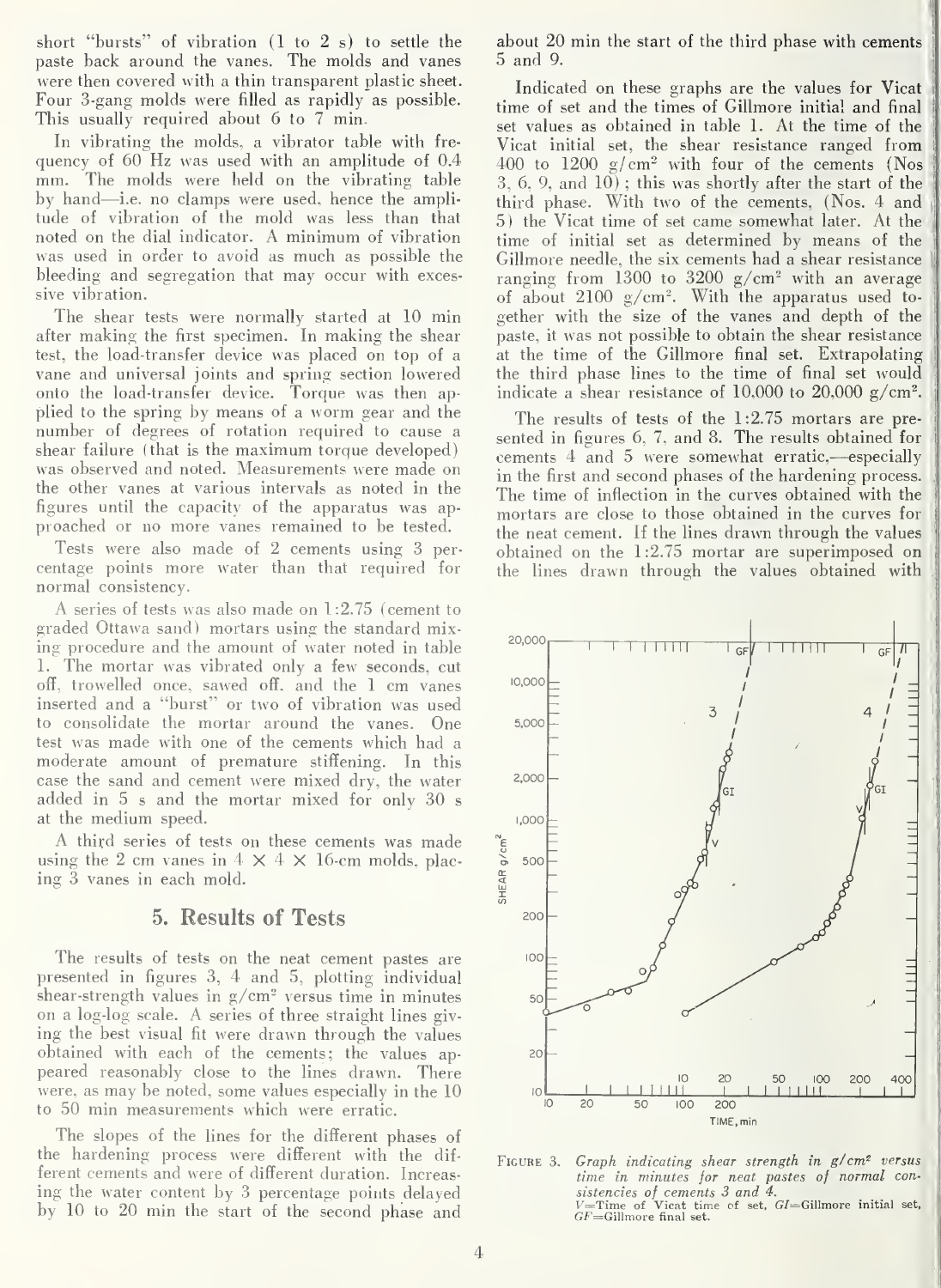

FIGURE 4. Graph indicating shear strength in g/cm<sup>2</sup> versus time in minutes for neat pastes of normal con sistency of cements 5 and 6.<br>V=Time of Vicat time of set,  $GI$ =Gillmore initial set,<br> $GF$ =Gillmore final set,  $N.C$ .=Normal consistency,N.C.<br>+3=Normal consistency plus 3.0 percentage points<br>extra water.



FIGURE 5. Graph indicating shear strength in  $g/cm^2$  versus time in minutes for neat pastes of normal con-<br>sistency of cements 9 and 10.<br> $V =$ Time of Vicat time of set,  $GI =$ Gillmore initial set,<br> $GF =$ Gillmore final set,  $N.C. =$ Normal consistency,N.C.<br>+3=Normal consistency plus 3.0 pe extra water.



FIGURE 6. Graph indicating shear strength in g/cm<sup>2</sup> versus FIGURE 7. Graph indicating shear strength in g/cm<sup>2</sup> versus  $\begin{tabular}{ll} Graph~indicating~shear~strength~in~g/cm²~versus & \textcolor{red}{\textbf{FicURE 7.} } Graph~indicating~shear~stiime~in~minutes~of~1:2.75~mortars~of~standard~con\\ time~in~minutes~of~1:2.75~nistency,~cements~3~and~4.\\ & ~~sistency,~cements~5~and~6.\\ \end{tabular}$ 



time in minutes of <sup>1</sup> :2.75 mortars of standard con- time in minutes of <sup>1</sup> :2.75 mortars of standard con-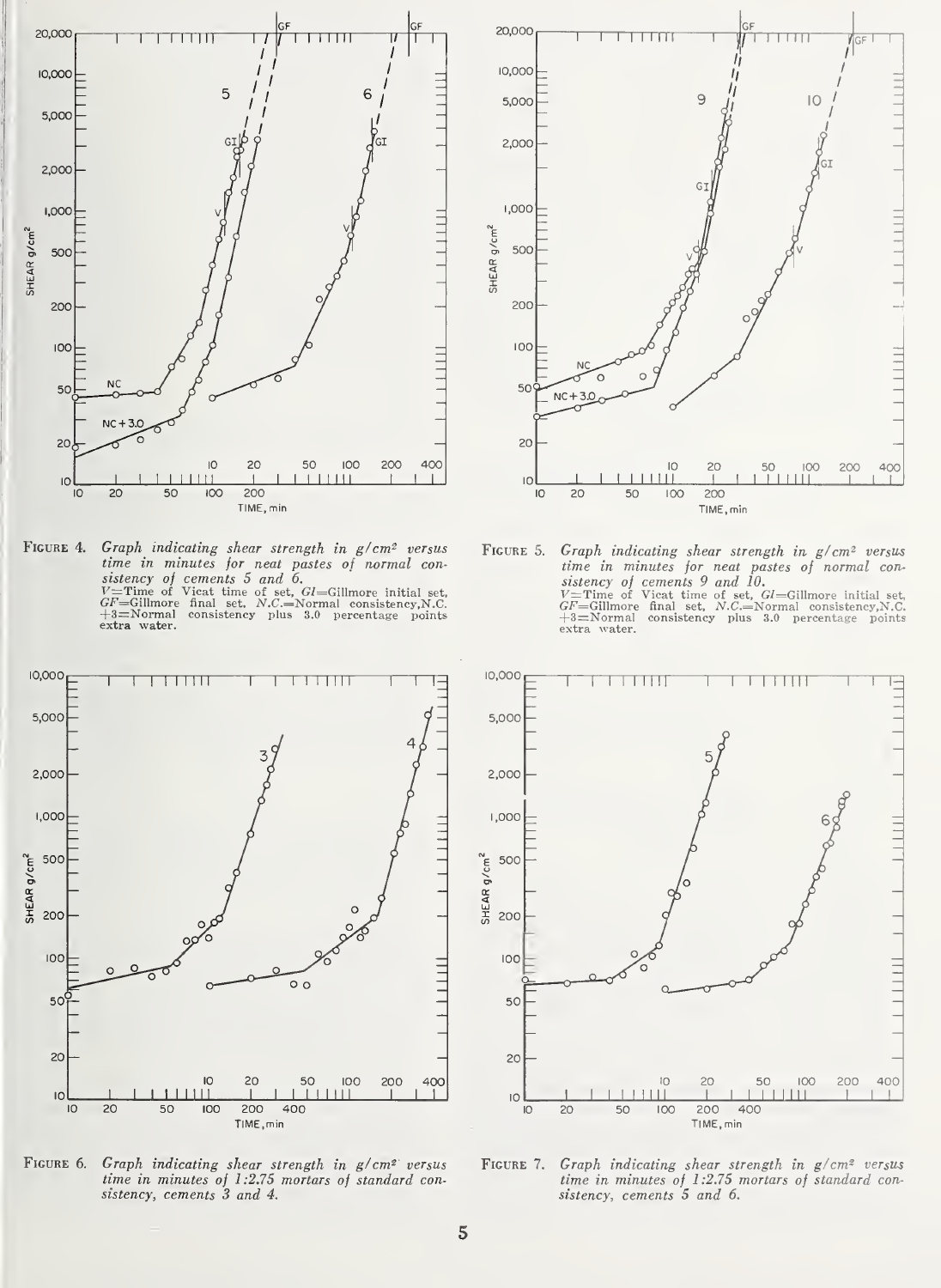

FIGURE 8. Graph indicating shear strength in  $g/cm^2$  versus time in minutes of 1:2.75 mortars of standard consistency, cements 9 and 10.



FIGURE 9. Graph superimposing the shear strengths of neat cements and mortars of cements 3 and 4.

the respective neat cement pastes as indicated in figures 9, 10, and 11, it may be noted that the curves cross. Whereas, the mortars had greater shear resist ance at the start of the test, the shear resistance de veloped more slowly for the first two phases of the hardening process and with some of the cements the lines representing the third phase appeared less steep.



FIGURE 10. Graph superimposing the shear strengths of neat cements and mortars of cements 5 and 6.



FIGURE 11. Graph superimposing the shear strength of neat cements and mortars of cements 9 and 10.

A single test was made of the cement having moderate false set. The Shear resistance of the mortar mixed for 30 <sup>s</sup> was higher than that occurring when the normal mixing procedure was used as indicated in figure 12. There was no increase in shear resistance for 50 to 60 min. The slope of the second phase was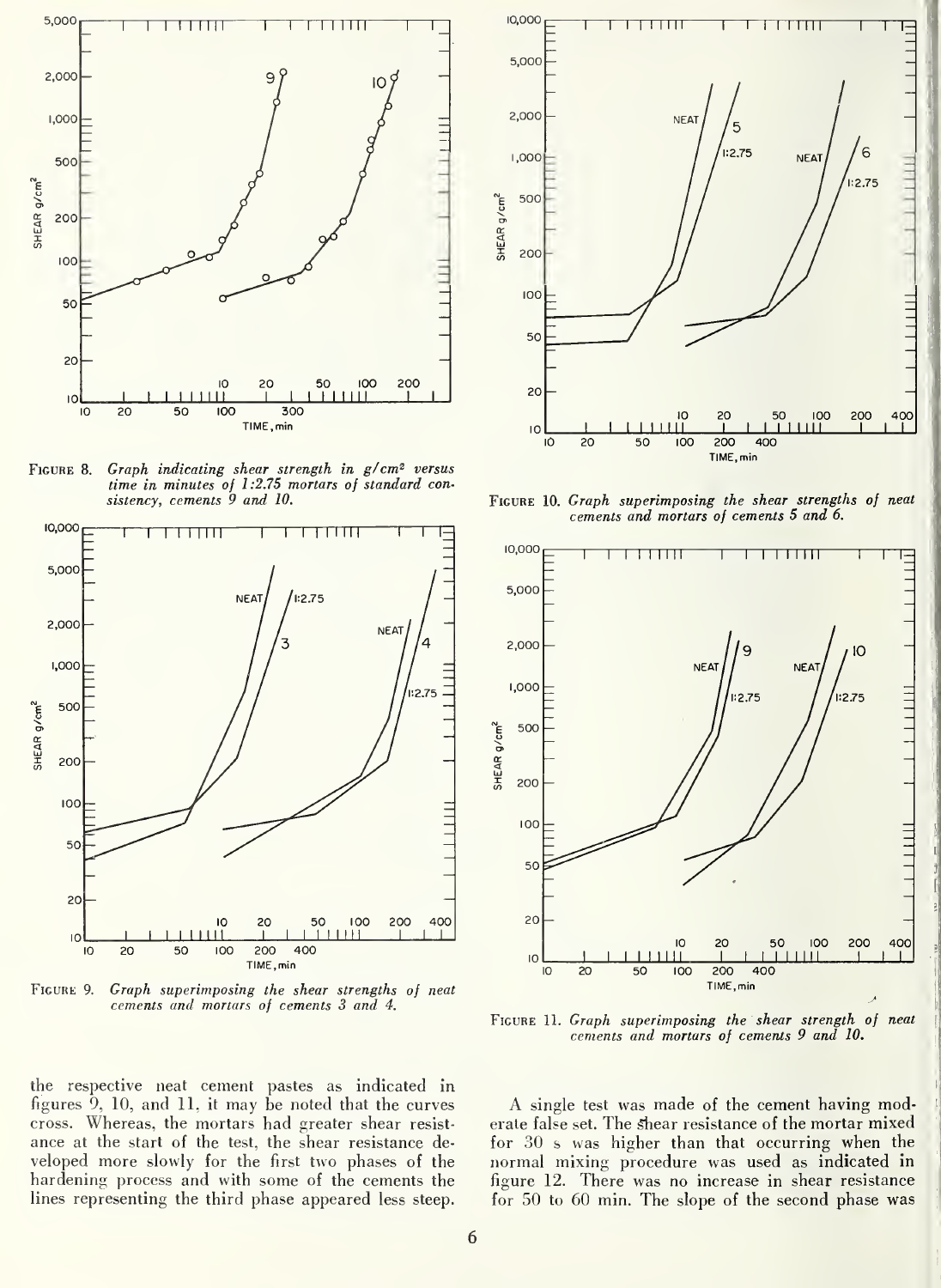

FIGURE 12. Graph indicating the effect of time of mixing a 1:275 mortar (cement to graded Ottawa sand) on the shear strength versus time using a cement hav ing a moderate amount of false set.

less than that of the mortar mixed for the time required in specifications. Only one value was obtained in the third phase and this was close to the line obtained with the mortar mixed according to specification requirements.

In figures 13 and 14 the results obtained with the six cements have been traced on the same graphs. The lines of the first two phases appear to cross to a greater extent than was the case in the third phase. Most of the lines in the third phase were fairly parallel on the log-log plot but were displaced with respect to the time the phase started.

Although a log-log plot was used to show the overall picture of the hardening process, the first phase may well be presented on <sup>a</sup> linear plot graph as in figure 15. The early stiffening as measured by means of the vane shear apparatus resulted in straight lines. The slopes of the lines obtained with the different cements differ to some extent and if a shear test is used to measure the plasticity of neat cement paste or



FIGURE 13. Graph indicating the shear strength in  $g/cm^2$ versus time in minutes of the six neat cements of normal consistency.

mortar, attention must be given to the time after mixing, or placing, that the test is made.

#### 6. Discussion

Many theories have been proposed relating to the mechanism of the early development of structure in hardening cement pastes. These have been reviewed by Green [3] and more recently by Kondo and Ueda [6]. Among these theories were those of Segalova [19] and Rehbinder [20] who proposed, on the basis of work by a previous Russian research worker, A. A. Baikov, that there were three phases in the hardening process which may overlap in time. The first phase was a colloidization of the cement particles, especially the  $C<sub>a</sub>A$  (tricalcium aluminate) after which there is a coagulation of cement particles and reaction products and finally the development of new hydrated compounds through crystallization which brings about the strengthening.

Sivertsev [21] considered that the initial phase of the setting process was the absorption of water by the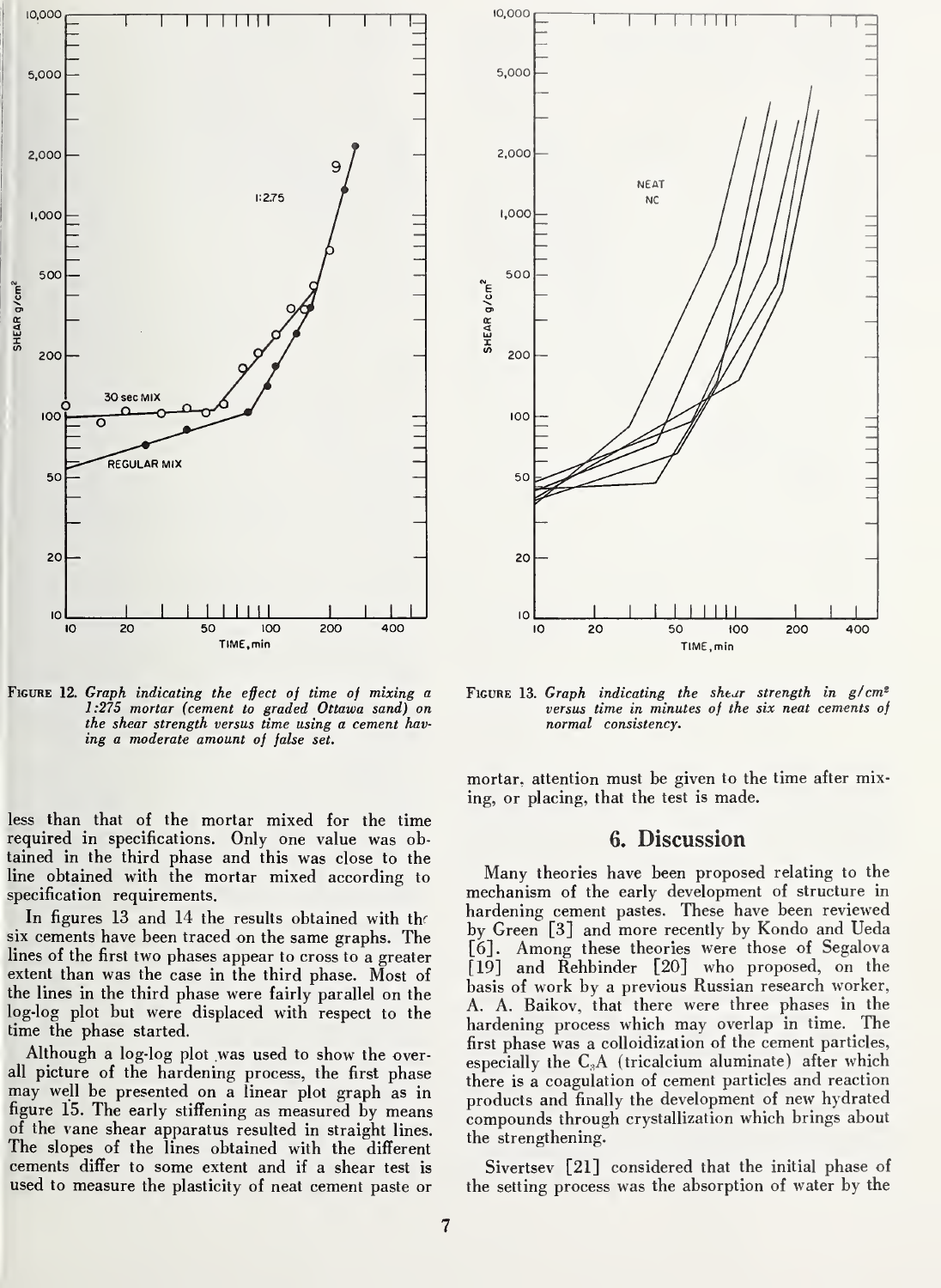

FIGURE 14. Graph indicating the shear strength in  $g/cm^2$ versus time in minutes of the six <sup>1</sup> :2.75 (cement to graded Ottawa sand) mortars of standard consistency.

cement particles, which was followed by formation of micelles which later coagulate into structures. Budnikov and Strelkov [22] have shown that a fibrous material is formed within the first few seconds. These fibrous materials were noted in extracts from cement-water mixtures. The extracts were dried and observed using a microscope.

Schwietes, Ludwig and Jager [23] have presented electron micrographs indicating that ettringite is formed on the  $C<sub>3</sub>A$  in the form of needles within a few minutes and lance-like foils of  $Ca(OH)$ , had also formed on the CaO.

Even after a few minutes contact with water there is (1) an apparent roughening of the cement particles (especially the  $C_3A$ ) [23] making it more difficult for the particles to move past each other in the shear test, (2) a reduction in the amount of free water because of the approximately 31 molecules of water taken up per molecule of ettringite, lowering the water/cement ratio of the paste, and (3) a solution of some of the compounds in cement which may be absorbed on the grains of cement [22] . All or combinations of these factors may be responsible for the slight increase in



FIGURE 15. Graph indicating the shear strengths in  $g/cm^2$ versus time in minutes of neat cement pastes of normal consistency.

shear resistance in the first phase of the hardening process.

The second phase which coincides approximately with the time of the start of the second increase in heat generated by cements may be, as suggested by Sivertsev [21], the formation of micelles which then filled the space occupied by the free water. Increasing the water/cement ratio with cements 5 and 9 increased the time at which the second phase started by 10 to 20 min. The 1:2.75 mortars with a higher water/cement ratio had generally a slightly longer first period than the neat cements with the lower  $W/C$ . In some instances, however, the times of the first inflection of the curves were very close. Early investigators in this field have indicated that the solutions are super saturated which may account for the formation of the micelles.

The third phase, starting at 80 to 160 min with dif ferent cements after mixing with water, may indicate the start of chemical bonding of the hydration products. Cement pats at this stage will normally have lost their sheen, indicating the end of the bleeding period and the continuing uptake of water by the hydration process. It was of interest to note in comparing the curves of the 1:2.75 mortars and those of the neat cements, that the time of the start of this phase was, with each of the cements, within 10 to 20 min, irrespective of the differences in water/cement ratios and the presence of sand grains in the mortars.

It was observed in conducting the shear test that the method of failure was not always the same. In the first phase the paste or mortar built up in front of the vane and a space was noted in back of each vane. There were no visible cracks extending into the rest of the paste from the edge of the vane. As the paste be came stiffer, as in phase two, cracks were noted from the edges of the vanes in the direction the blades were turning. The V-shaped cracks extended half a centimeter in some instances and the paste or mortar at time of failure was not attached to the back of the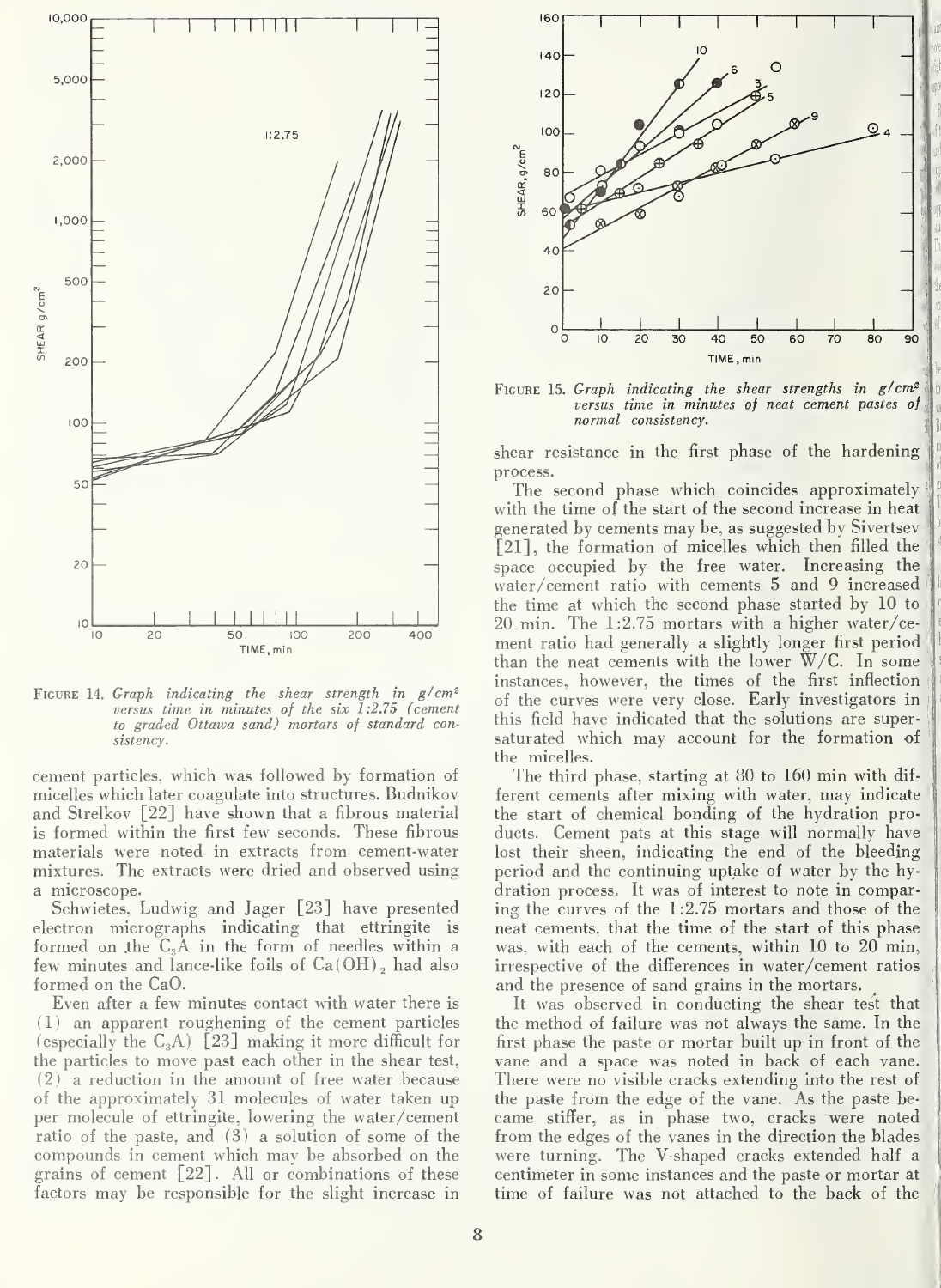vane. This effect in soil tests has previously been noted by Wilson [16d]. No cracks were noted at the higher shear strengths and the pastes and mortars appeared attached to both sides of each vane.

Regardless of the interpretation and/or significance of the three phases of hardening of neat cement pastes and mortars observed in these exploratory tests, it appears that the vane shear apparatus offers an excellent means for studying this phenomenon. It also appears that the apparatus would offer a means for studying the effects of different admixtures on cements, The apparatus may also be used to determine the consistency of cement pastes and mortars, obtaining the values in terms of  $g/cm^2$  instead of percent flow on a flow table or penetration of a cylinder or needle of specified weight and diameter.

As indicated earlier, many papers [14-18] have been published on the use of the vane-shear apparatus for measuring the shear strength of soils. Among the variables that have been studied and reviewed by Brand [18] are the vane geometry (height to diameter ratio) and the number of blades, the effect of the rate of strain, the mode of failure, the effect of inhomogeneity, anisotropy, and effect of soil disturbance. The last three items would possibly not affect the tests on neat pastes or mortars as conducted in the present studies.

More work is necessary and certain refinements in both apparatus and techniques appear desirable. In correlating these values for rate of hardening with existing time of set tests it would be desirable to have an apparatus rugged enough to measure a shear strength of 20,000 to 30,000  $g/cm^2$  (about that corresponding to final set as determined by the Gillmore apparatus) after which compressive strength measurements could be made to follow further strength development. It would have been possible to increase the range of the instrument used by using smaller vanes and a shallower depth of paste or mortar. It appeared desirable to use only the one size vane (1 cm diameter) in each series of tests, changing the springs as necessary to make the measurements of the more mature pastes. With the neat cement pastes, there was the problem of relatively large oc cluded air bubbles making some of the measurements of questionable value when the air bubbles were in the shear plane. The use of larger vanes would give a better ratio of diameter of vane to diameter of bubbles of occluded air, but more air bubbles would be present in the shear plane and it would not be possible with the apparatus used to follow the strength development past the time of initial set. Another problem with the small vanes was their tendency to tilt as the mortar or paste was vibrated into place. This could possibly be remedied by using some type of jig for holding them in place until after the mortar or paste had been vibrated in place around the vanes. For measurements of consistency of freshly mixed pastes or mortars, the larger vanes  $(2 \text{ or } 3 \text{ cm})$  appear desirable because they do not tilt as readily as the <sup>1</sup> cm vanes.

mold, the specimen cracked lengthwise instead of shearing out a cylinder. This occurred only at the higher shearing values but prompted the use of briquette molds with more rigid sides in later tests. This also helped to isolate the vanes to a greater extent.

In calculations of shear resistance the effect at the end of the vane was ignored. This may or may not have had an effect. Brand [18] indicated that with a vane of height twice the diameter the end effect would account for only 3 to 4 percent of the shear value. With a  $2\frac{1}{2}$  to 1 ratio for height to diameter, the end effect should be less. Although polytetrafluoroethylene was used as a base, there was some bond be tween the cement paste and the plastic at the later ages.

The effect of method of placement and amount of vibration used in forming the paste and mortar speci mens and setting of the vanes requires further study. Some preliminary tests with lighter gage brass vanes indicated that they were deformed at high shear values.

During the past 20 years, much research has been conducted relating the shear of soils as measured by the vane-shear apparatus and shear tests conducted by other means. There have also been published dis cussions of the nature of the shear, the stresses in volved, the effect of pore-water pressure or dilatency at the edge of the vane, and how the linear stresses are translated to a circular stress to shear out a cylinder. Very little appears to be known with respect to the distribution of the stresses on the boundary between soil and the testing device. The authors are not aware of any photoelastic studies of the stresses generated by a turning vane of the type used. Al though the apparatus appears very simple, there are, as indicated by a review of many articles on soil mechanics, still many unknown factors which need further study and clarification.

Although a four-bladed vane was used in these tests on pastes and mortars, a shear-vane having the configuration of a spline shaft may possibly be better for use in concrete in order to avoid having large aggregates in the shear plane. The edges away from the lead edges of the splines would have to be cut back or beveled to avoid friction with the mortar.

#### 7. Summary and Conclusions

The results of exploratory studies indicated that a modified vane shear apparatus offers a means for determining the early strength development in portland cement pastes and mortars. The shear tests indi cated what appear to be three distinct phases in the setting and early hardening process as postulated earlier by various authors as cited. Three phases were evident in each of the six cements tested and in both neat cement pastes and in cement-sand mortars. The rate of increase of shear resistance with time as well as the duration of the different phases differed with the different cements.

In preliminary tests using a 2.5  $\times$  2.5  $\times$  28 cm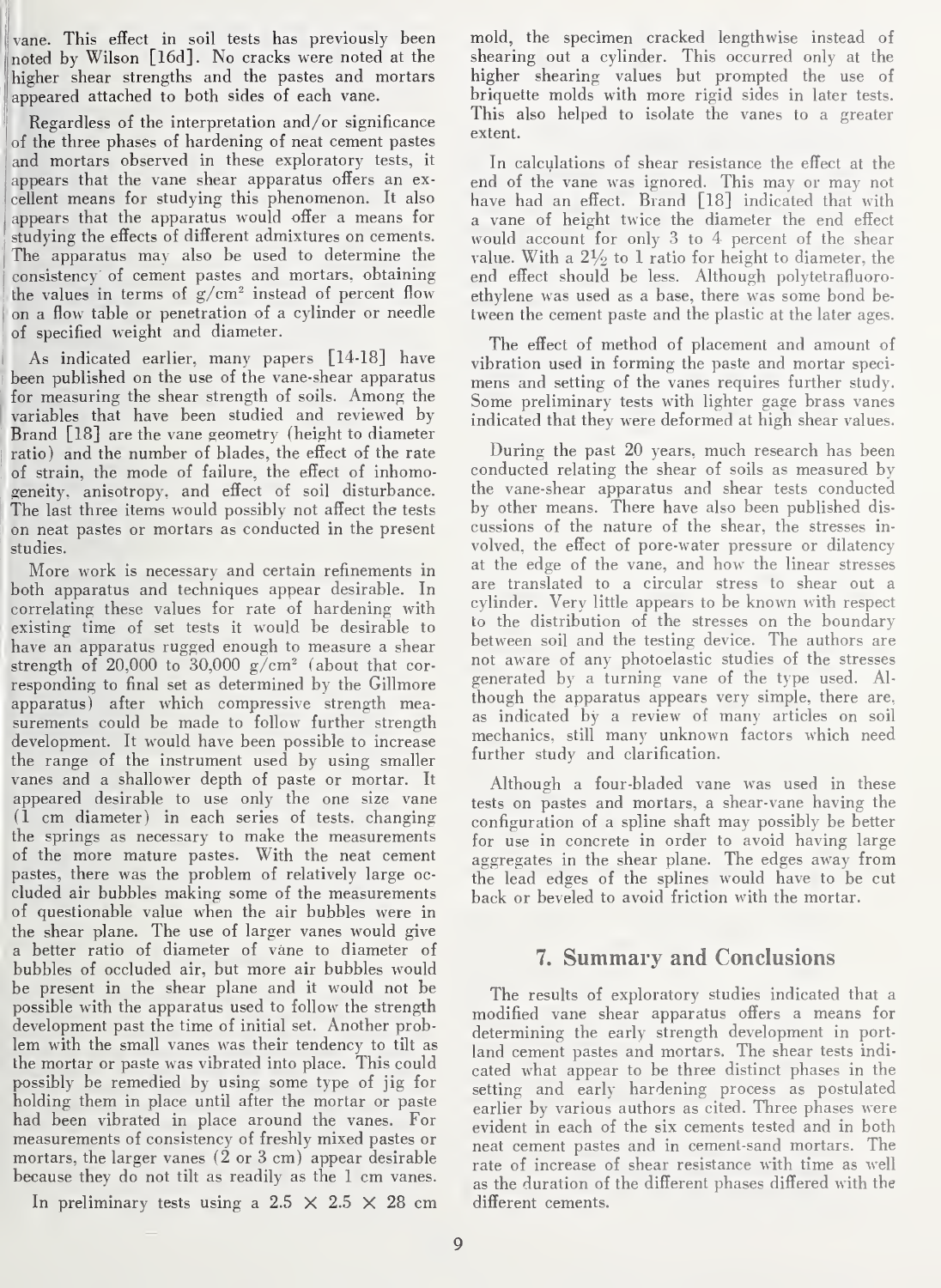#### 8. References

- [1] Bogue, R. H., The Chemistry of Portland Cement, 2nd edition, <sup>p</sup> 647-690 (Reinhold Publishing Corp., New York, 1955).
- [2] Lea, F. M., and Desch, C. H., The Chemistry of Cement and Concrete, (Revised edition), p 215-260. (St. Martin's Press Inc., New York, 1956).
- [3] Greene, Kenneth T., Early hydration reactions of port land cement. Proceedings of the Fourth International Symposium on the Chemistry of Cements, Nat. Bur. Stand. (U.S.), Monogr. 43, Vol. 1, p 359, Aug. 1962.
- [4] Schwiete, H. E., Ludwig, U., and Jager, P. Investigations<br>in the system  $3 \text{ CaO} \cdot \text{Al}_2\text{O}_3 \cdot \text{CaSO}_4 \cdot \text{CaO} \cdot \text{H}_2\text{O}_2$ Symposium on Structure of Portland Cement Paste and Concrete, Highway Research Board, NRC SP <sup>90</sup> <sup>p</sup> 353, 1966.
- [5] Budnikov, P. P., Strelkov, M. I., Some recent concepts on portland cement hydration and hardening, Symposium on Structure of Portland Cement Paste and Concrete, Highway Research Board, NRC, SP 90 p 447, 1966.
- [6] Kondo, R., and Ueda, S., Kinetics and mechanisms of the hydration of cements. Proceedings of the Fifth Inter national Symposium on the Chemistry of Cement, Vol. II, p 203, Tokyo, 1968. See also Discussion by Stein, H. N., Proceedings of the Fifth International Symposium on the Chemistry of Cement, Vol. II, p 248, Tokyo, 1968.
- [7] Ish-Shalom, Moshe, and Greenberg, S. A., The rheology of fresh portland cement pastes. Proceedings of the Fourth International Symposium on the Chemistry of Cements, Nat. Bur. Stand. (U.S.), Monogr. 43 Vol 2, p 731, Sept. 1962.
- [8] Hershel, W. H., and Pissapia, E. A., Factors of workability of portland cement concrete, Proc. A.C.I. Vol. 32, p
- 631-658 (1936). [9] Tuthill, L. H., and Cordon, W. A., Properties and uses of initially retarded concrete, A.C.I., Proc. Vol. 52, p 273, Nov. 1955, and Discussion, A.C.I., Proc. Vol. 52, p 1187, Dec. 1956.
- [10] Kelly, T. M. and Bryant, D. E., Measuring the rate of hardening of concrete by bond pullout pins, Proc. ASTM, Vol. 57, p 1029, 1957.
- [11] Whitehurst, E. A., Use of the soniscope for measuring setting time of concrete, Proc. ASTM Vol. 51, <sup>p</sup> <sup>1166</sup>
- and p 1176, 1951. [12] Kelly, T. M., Setting Time. Significance of tests and properties of concrete and concrete-making materials, ASTM STP 169A, <sup>p</sup> 102, 1966. [13] Steinour, Harold, H., The Setting of Portland Cement, A
- Review of Theory, Performance and Control, Bulletin 98, Research and Development Laboratories of the Port land Cement Association, Research Department, Nov. 1958.
- [14] ASTM Symposium on Vane Shear Testing of Soils, ASTM STP <sup>193</sup> (1957).
	- (a) Osterberg, J. 0., Introduction, p. 1.
	- (b) Gibbs, H. J. An apparatus and method of vane
	- shear testing of soils, p 9. (c) Fenske, C. W., Deep vane tests in Gulf of Mexico, p. 16.
	- (d) Hill, W. C, Vane in-place shear device developed and applied by Oergon State Highway Department, p. 26.
	- (e) Eden, W. J., and Hamilton, J. J., The use of a field vane apparatus in sensitive clay, p 41.<br>Discussions by Anderson, A., Kallstenius, Torsten, Cadling, L., and Lindskog, G., Housel, W. S., Bur-mister, D. M., and Osterberg, J. 0.
- [15] ASTM Symposium on Soil Exploration, ASTM STP No. 351 (1963).
	- (a) Liu, T. K., and Thornburn, T. H., Investigation of surficial soils by field vane test, p 44.
	- (b) Hall, E. B., Shear-strength of soft clayey soil by field and laboratory methods, p 53.
- [16] ASTM Symposium on Laboratory Shear Testing of Soils, ASTM, STP 361 (1965).
- (a) Roscoe, K. H., Schofield, A. N., and Thurairjah, A. An evaluation of test data for selecting a yield criterion for soils, p 111.
- (b) Rowe, P. W., Stress Dilatancy Performance of Clays.  $\mathbb{F}_1^*$ p 135.
- (c) Schmertmann, J. H., Generalizing and measuringthe Hvorsley effective components of shear resistance, p 147.
- $(d)$  Wilson, N. E., Laboratory vane shear tests and the influence of pore-water stresses, p 377.
- [17] ASTM Symposium on Vane Shear and Cone Penetration Resistance Testing of In-Situ Soils, ASTM STP 399, (1965).
	- (1965).<br>(a) Andresen, A., and Sollie, S., An inspection vane,<sup> $\frac{1}{L}$ </sup> p 3.
	- (b) Eden, W. J., An evaluation of the field vane test in| sensitive clay, p 8. ]
	- (c) Miller, E. A., and Hall, E. B., A comparison of soil; shear strengths as determined with field and labora-
	- tory vane shear apparatus, p 18.  $(d)$  Sibley, E. A., and Yamane, G., A simple shear test for saturated cohesive soils, p 39. j
- [18] Brand, E. W., The Vane Shear Test and its use for.1 Strength Measurements of Cohesive Soils, Bulletin, The International Union of Testing and Research Laboratories for Materials and Structures (RILEM) Bulletin 36, Sept. 1967.
- [19] Segalova, E. E., and Solovyeva, E. S., Study of the mechansm of structure formation in cement suspensions and effect of admixtures of hydrophilic plasticizers on these processes. Reports of Symposium on the Chemistry of Cements. State Publication of Literature on Structural Materials, Moscow (1956). Translated from Russian by Margaret Corbin, Portland Cement Association, Skokie, 111.
- [20] Rehbinder, P. A., Physico-chemical concepts of the mechanism of setting and hardening of mineral binders, Reports of Symposium on the Chemistry of Cement, State Publication of Literature on Structural Materials, Moscow (1956). Translated from Russian by Margaret Corbin, Portland Cement Association, Skokie, IlL
- [21] Sivertsev, G. N., Some experimental preliminaries for the formation of a general theory of cement hardening based on colloid chemistry. Reports on the Chemistry of Ce ments, State Publication of Literature on Structural Materials, Moscow, (1956) Translated from Russian by Margaret Corbin, Portland Cement Association, Skokie, 111.
- [22] Budnikov, P. P., and Strelkov, M. I., Some recent concepts on Portland cement hydration and hardening, Symposium on Structure of Portland Cement Paste and Concrete. SP 90, Highway Research Board, Wash., D.C. (1966).
- [23] Schwiete, H. E., Ludwig, U., and Jager, P., Investigations in the systems 3 CaO»Al203»CaSo4»CaO»H20, Symposium on Structure of Portland Cement Paste and Con-crete. SP 90, Highway Research Board, NRC, Wash., D.C. (1966).

#### Appendix A

Modifications of the shear apparatus linkage are indicated in figure 2a.

Part "A" of figure 2a is attached to the spring portion of the apparatus by means of a set screw. Part "B" is hooked over part "A" and acts as a universal joint when torque is applied. Actually the contact is on the sides of the hook when the spring portion and part "A" are lowered onto the load transfer device "C". The upper section of part "C" is square in cross section and somewhat larger in the midsection than at the top or bottom and fits rather loosely in order to act as a universal joint with the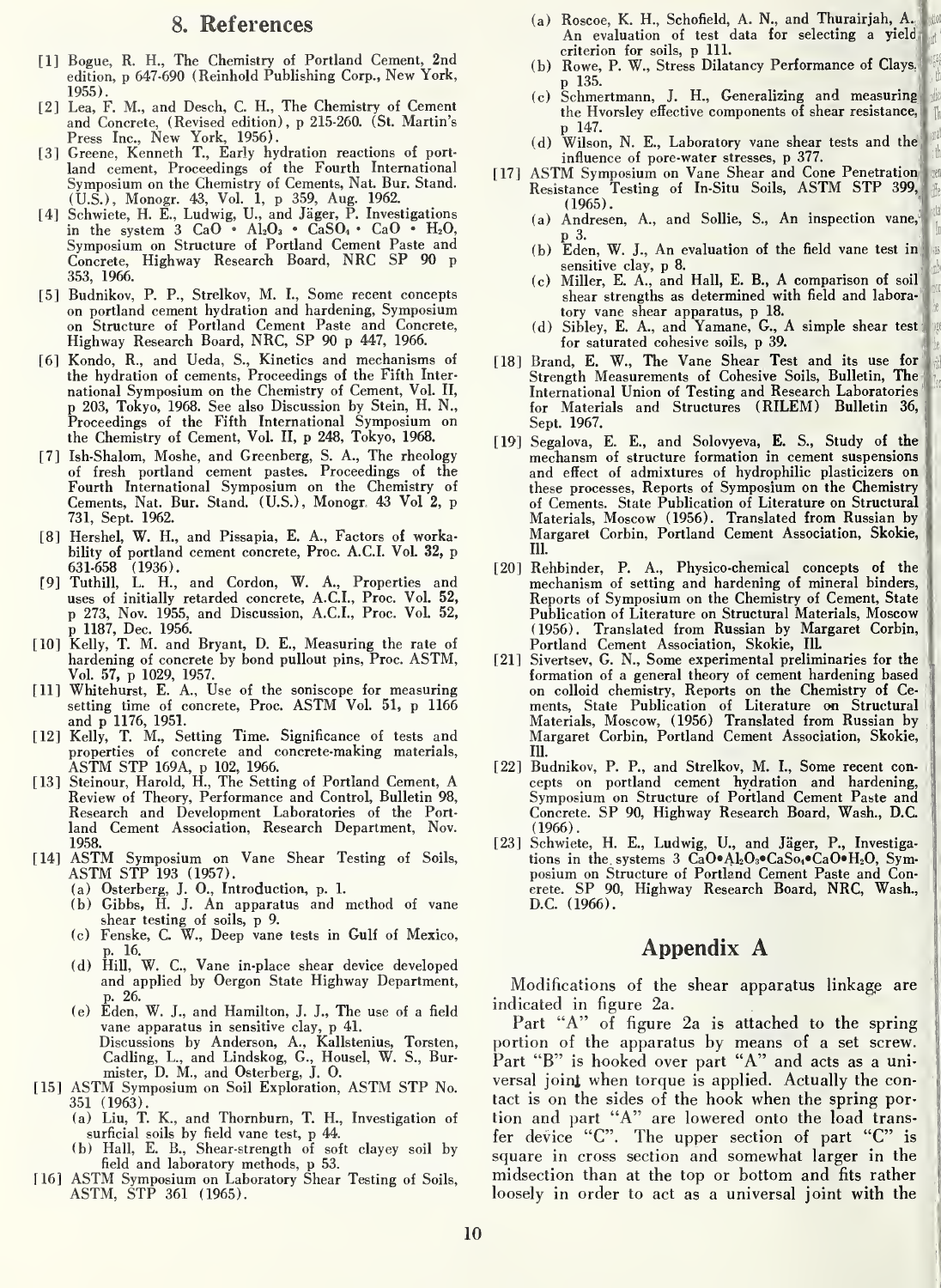bottom hollow portion of part "B". The bottom of part "C" has notches at right angles to fit over and engage the vanes, part " $D$ ", and transfers the torque to the vanes. Some details of the 2 cm vane are indicated in part "E".

The worm-gear for loading the spring in the apparatus used had a 30 to 1 ratio. The gear was turned at the rate of <sup>1</sup> revolution per second. With diflferent strength springs, the rate of loading would then be different and no account was taken of this in computations of shear resistance.

In making a shear test, the load transfer device "C" was placed on the vane "D" which was previously imbedded in cement paste or mortar. The mold with mortar and vane were aligned under part "B" and the spring (with screw loading device and indicator) together with parts "A" and "B" were lowered onto the parts "C" and "D" until part "B" lost contact with part "A" on the horizontal part of the hook. Torque was then applied, noting the maximum number

of degrees that the spring was rotated before shear failure occurred.

#### Appendix B, Calibration

An inverted Tee with arms each approximately 12 cm long as indicated in figure 2b was attached to the shear apparatus in place of the vane. The cord was attached to the inverted Tee at 10 cm from the center. The cord was horizontal from the Tee to the pulley and at right angles to the Tee. The balance cradle and vertical portion of the cord from the pulley to the cradle were weighed and additional weights added, noting the combined weights and the number of degrees of spring rotation necessary to raise the balance pan off its support. The results of spring rota tion with the different weights were plotted for each of the springs and the values for grams force at <sup>1</sup> cm radius per degree rotation calculated for use in ex pressing experimental shear values.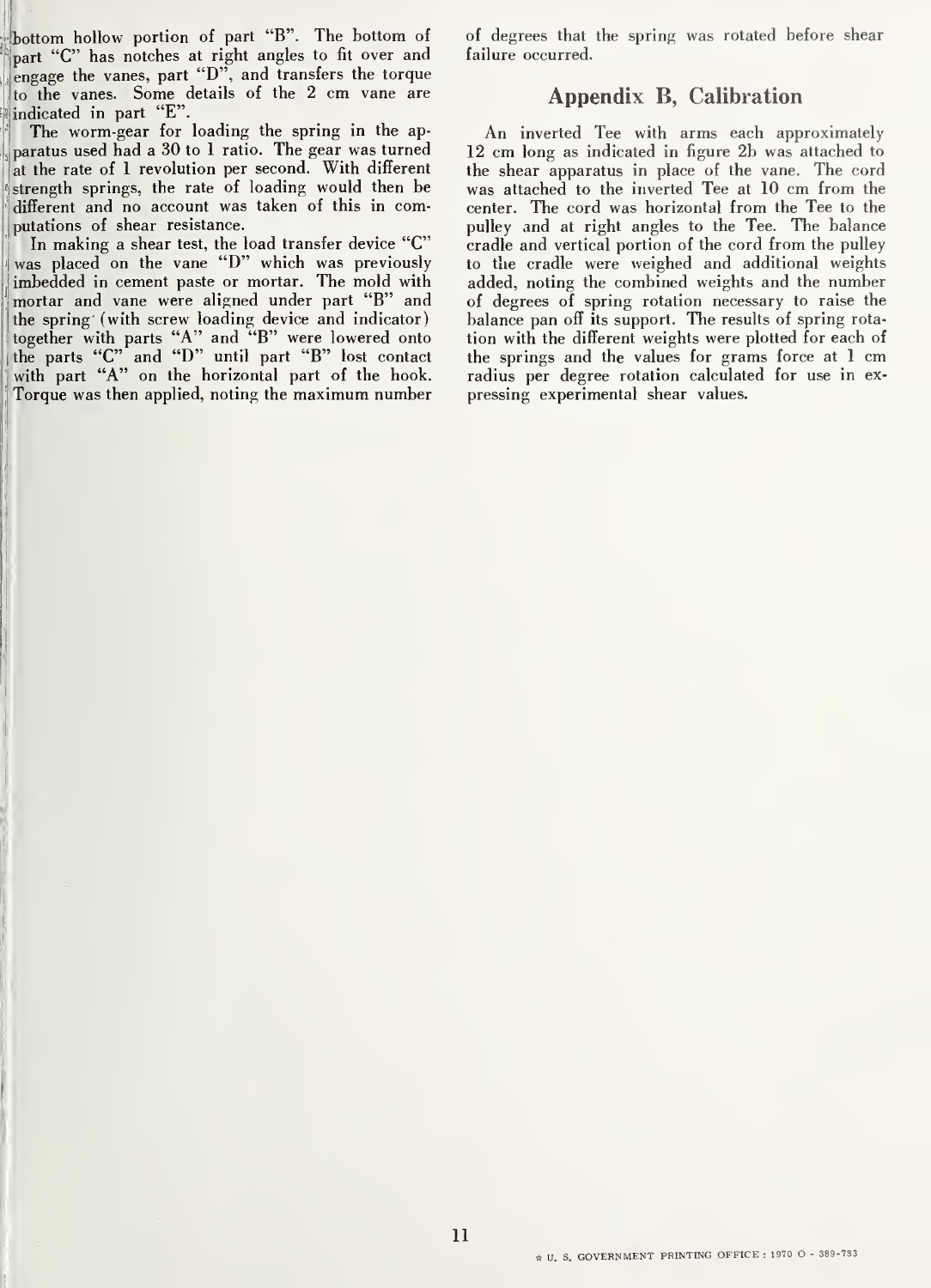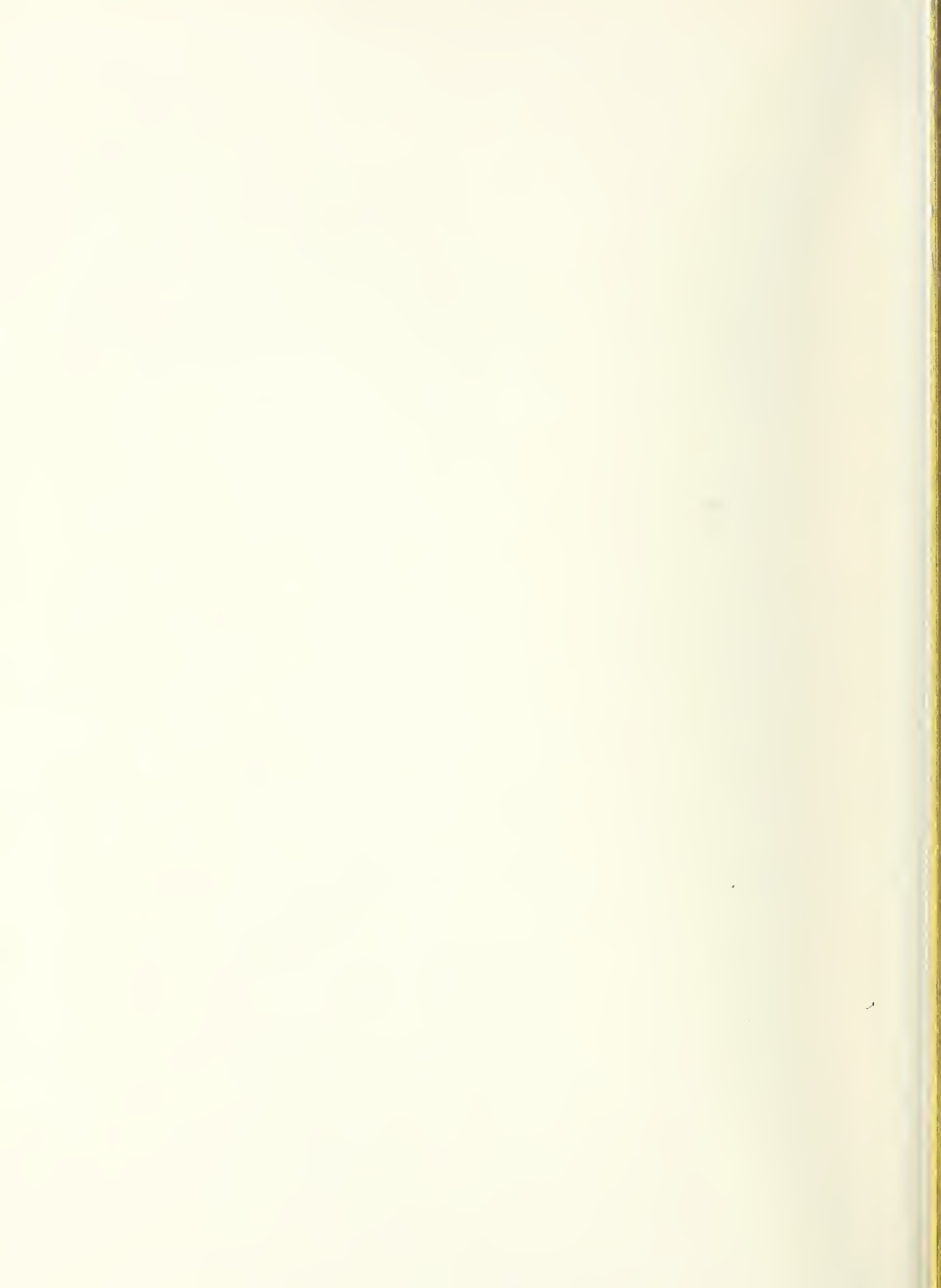